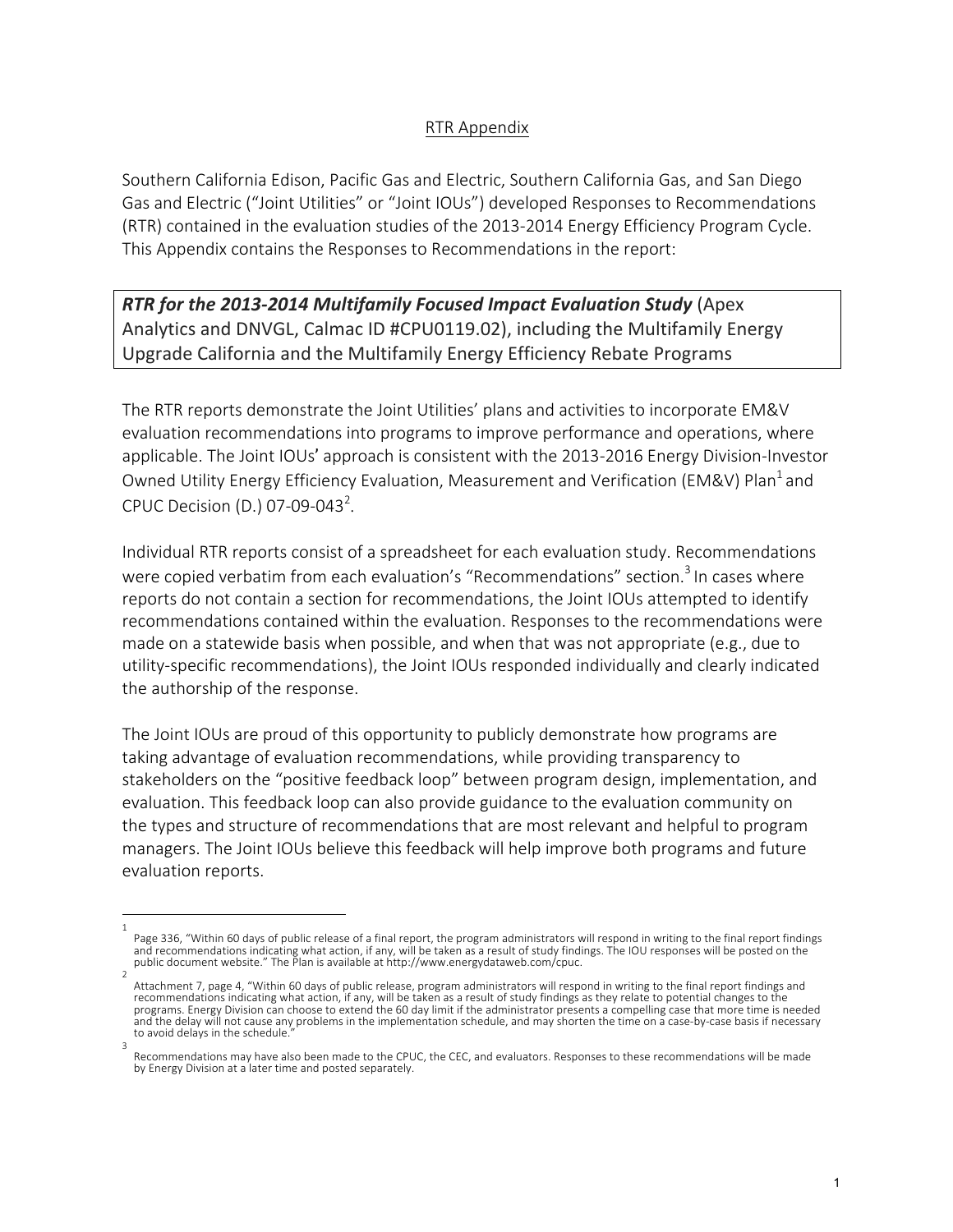## **EM&V** Impact, Process, Market Assessment Study Recommendations

**Study Title: 2013-2014 Multifamily Focused Impact Evaluation Study** 

**Program: MFEER and EUC-MF** 

**Author: Apex Analytics and DNVGL** 

## Available at: CALMAC ID #CPU0119.02

| Item # Page #  |    | <b>Findings</b>                                                                                                                                                                                                             | <b>Best Practice / Recommendations</b>                                                                                                                                                                                                                                                                                                         | <b>Recommendation</b><br>Recipient | <b>Utility/Agency Perspective</b>                                                                                                                                                                                                                                                                                                                                                                                                                                                                                                                                         | <b>Program Actions</b>                                                                                                                          |
|----------------|----|-----------------------------------------------------------------------------------------------------------------------------------------------------------------------------------------------------------------------------|------------------------------------------------------------------------------------------------------------------------------------------------------------------------------------------------------------------------------------------------------------------------------------------------------------------------------------------------|------------------------------------|---------------------------------------------------------------------------------------------------------------------------------------------------------------------------------------------------------------------------------------------------------------------------------------------------------------------------------------------------------------------------------------------------------------------------------------------------------------------------------------------------------------------------------------------------------------------------|-------------------------------------------------------------------------------------------------------------------------------------------------|
| 1              | 39 | IOU MF-WB projects were difficult to<br>isolate from the single-family EUC<br>projects within the CPUC tracking<br>database.                                                                                                | The MF-WB projects should be assigned<br>a different program name or number<br>from the single-family EUC projects, to<br>facilitate clear delineation between the<br>two project streams.                                                                                                                                                     | All IOUs                           | The IOUs agree that the EUC MF program should be assigned separate accounting IO's from the<br>single family Home Upgrade program.                                                                                                                                                                                                                                                                                                                                                                                                                                        | The IOU's will request<br>that EUC MF be filed<br>separately from the<br>single family Home<br>Upgrade program in<br>the next program<br>cycle. |
| $\overline{2}$ | 39 | The IOU and REN MF-WB program<br>tracking data have varying levels of<br>completeness.                                                                                                                                      | IOUs and RENs should adjust data<br>collection and program tracking to<br>ensure all fields in Table 4-1, including<br>participant contact information,<br>measure details, pre-existing conditions,<br>property systems, property details, and<br>utility meter numbers are collected and<br>easily accessible for all completed<br>projects. | All IOUs,<br>BayREN,<br>SoCalREN   | The IOUs agree that these data fields are important and will work towards ensuring that the<br>fields are captured to include: Energy Audit Reports that document existing baselines, as well as,<br>post retrofit Verification Reports detailing Energy Efficiency Measures (EEMs) installed.                                                                                                                                                                                                                                                                            | The IOUs will<br>continue to track the<br>information on an<br>ongoing basis.                                                                   |
| 3              | 39 | The tracking databases showed that<br>projects were assigned a standard or<br>deemed EUL instead of one based on<br>actual measure installations using the<br>logic described in this report.                               | Program administrators should be sure<br>to use the correctly weighted and<br>calibrated EUL and RUL instead of the<br>set EUL currently reported in the<br>tracking database.                                                                                                                                                                 | All IOUs,<br>BayREN,<br>SoCalREN   | The IOUs agree that the weighted approach may be difficult to implement and that this approach<br>may not be feasible. The foreseeable challenge will be in developing a methodology to<br>appropriately weigh each measure.                                                                                                                                                                                                                                                                                                                                              | The IOUs agree to<br>evaluate a<br>methodology for<br>properly weighting<br>and calibrating EUL<br>and RUL for projects.                        |
| 4              | 39 | Although both IOUs and RENs have<br>assumed an ER baseline on their first-<br>year savings, they are not always<br>calculating life-cycle savings to reflect a<br>change in baseline after the end of the<br>project's RUL. | Both IOUs and RENs should calculate life-<br>cycle savings for ER projects using the ER<br>baseline for the RUL period, then using a<br>code baseline for the remainder of the<br>EUL.                                                                                                                                                         | All IOUs,<br>BayREN                | The IOUs agree that the multifamily market segment typically does not proactively perform early<br>replacement of equipment. On the contrary, the market segment is more likely to "repair<br>indefinitely." Therefore, the use of a dual baseline on comprehensive whole building program<br>will negatively impact the program efforts. These programs should be able to use the more<br>favorable single baseline approach.                                                                                                                                            | N/A                                                                                                                                             |
| 5              | 39 | There is not a consistent way to bundle<br>MFEER program measures into projects<br>or properties, making it challenging to<br>survey a single property owner on all his application or site.<br>or her incented measures.   | The evaluation team recommends<br>assigning and using consistent Site IDs<br>for measures installed on a given                                                                                                                                                                                                                                 | All IOUs                           | Upon further discussion with the ED and the evaluators on 4/14/16, it was clarified that the<br>recommendation is that unique SiteIDs be utilized for each multifamily property, so that all<br>activity (measures and/or projects) can be tracked to that specific site.<br>The IOUs in preparation for AB802 are evaluating the feasibility of establishing unique SiteIDs for<br>every MF property with 5+ units.                                                                                                                                                      | N/A                                                                                                                                             |
| 6              | 40 | Contact data for the MFEER participants<br>was highly inaccurate, leading to a low<br>complete rate during survey efforts.                                                                                                  | The evaluation team recommends that<br>implementers accurately transfer<br>contact information on the primary<br>decision maker-as entered on the<br>program application-into the CPUC<br>tracking database.                                                                                                                                   | All IOUs                           | The IOUs currently capture two sets of contact information for each project submitted: 1) Site<br>Contact and 2) Property Owner or Property Manager (as authorized agent for property owner).<br>The IOUs may have inadvertently only submitted the Site Contact information. Upon further<br>clarification, the IOUs provided both the Site Contact and Property Owner or Property Manager.<br>The IOUs believe they provided correct data as captured in the submitted applications. The IOUs<br>are open to discussing any errors with the data provided respectively. | N/A                                                                                                                                             |